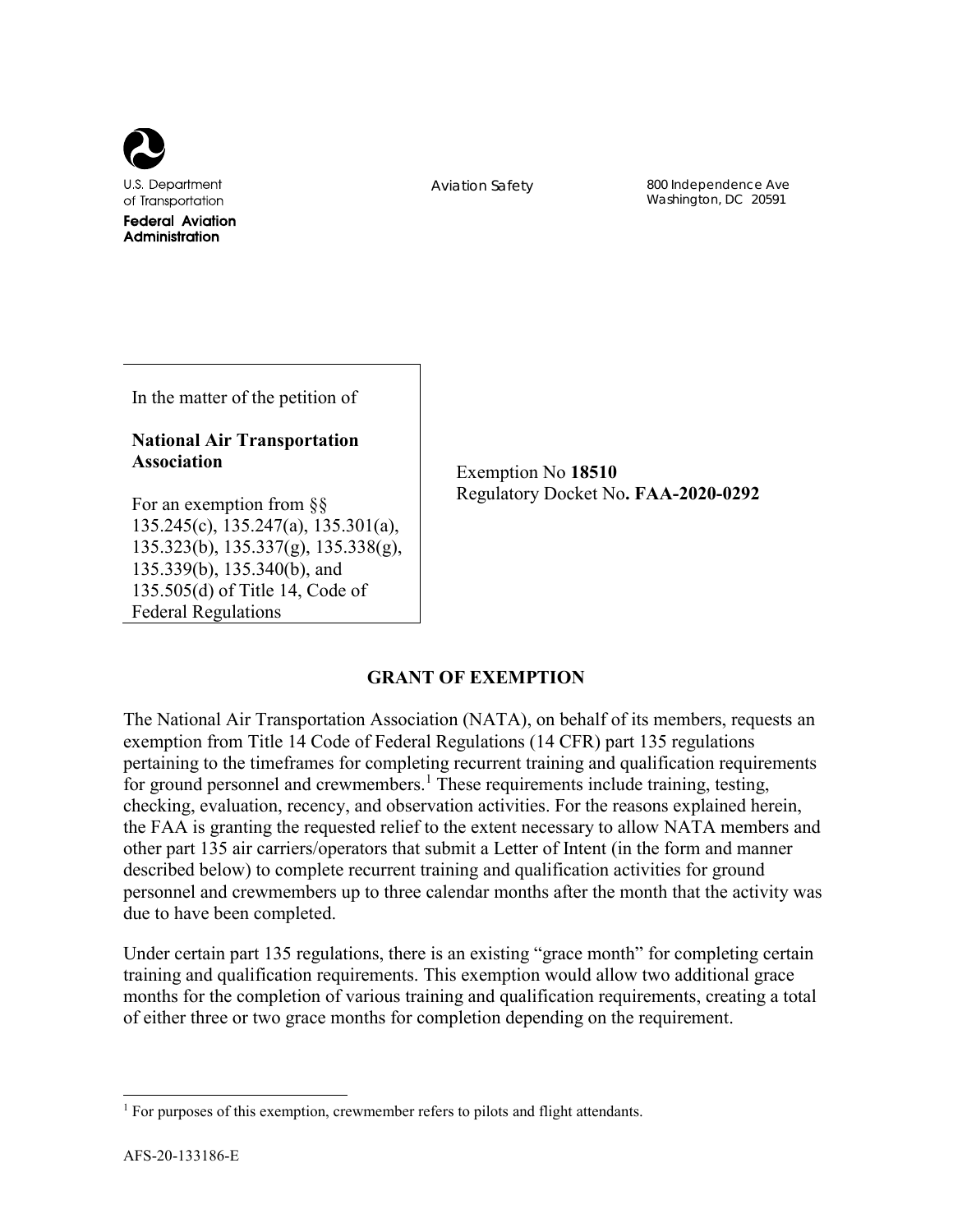### **The petitioner requests relief from the following regulations:2**

Section 135.245(c) states, in pertinent part, that no certificate holder may use any person, nor may any person serve, as second in command under Instrument Flight Rules unless that person has met certain instrument flight experience requirements within the 6 calendar months preceding the month of the flight.

Section 135.247(a) states, in pertinent part, that no certificate holder may use any person, nor may any person serve, as pilot in command of an aircraft carrying passengers unless, within the preceding 90 days, that person has accomplished a certain number of takeoff and landings.

Section 135.301(a) states, in pertinent part, that if a crewmember who is required to take a test or a flight check under this part, completes the test or flight check in the calendar month before or after the calendar month in which it is required, that crewmember is considered to have completed the test or check in the calendar month in which it is required.

Section 135.323(b) states, in pertinent part, that whenever a crewmember who is required to take recurrent training under this subpart completes the training in the calendar month before, or the calendar month after, the month in which that training is required, the crewmember is considered to have completed it in the calendar month in which it was required.

Section 135.337(g) states, in pertinent part, that the flight segments or line-observation program required in § 135.337(f) are considered to be completed in the month required if completed in the calendar month before or the calendar month after the month in which they are due.

Section 135.338(g) states, in pertinent part, that the flight segments or line-observation program required in § 135.338(f) are considered completed in the month required if completed in the calendar month before, or in the calendar month after, the month in which they are due.

Section 135.339(b) states, in pertinent part, that the observation check required by  $\S$ 135.339(a)(2) is considered to have been completed in the month required if completed in the calendar month before or the calendar month after the month in which it is due.

Section 135.340(b) states, in pertinent part, that the observation check required by  $\S$ 135.340(a)(2) is considered to have been completed in the month required if completed in the calendar month before or the calendar month after the month in which it is due.

<sup>&</sup>lt;sup>2</sup> The FAA has identified the following regulations to which grace month provisions already apply:  $\S$ 135.293(a) and (b), 135.295, 135.297(a) and (b), 135.299(a), 135.337(f), 135.338(f), 135.339(a)(2), 135.340(a)(2), 135.343, 135.505(a).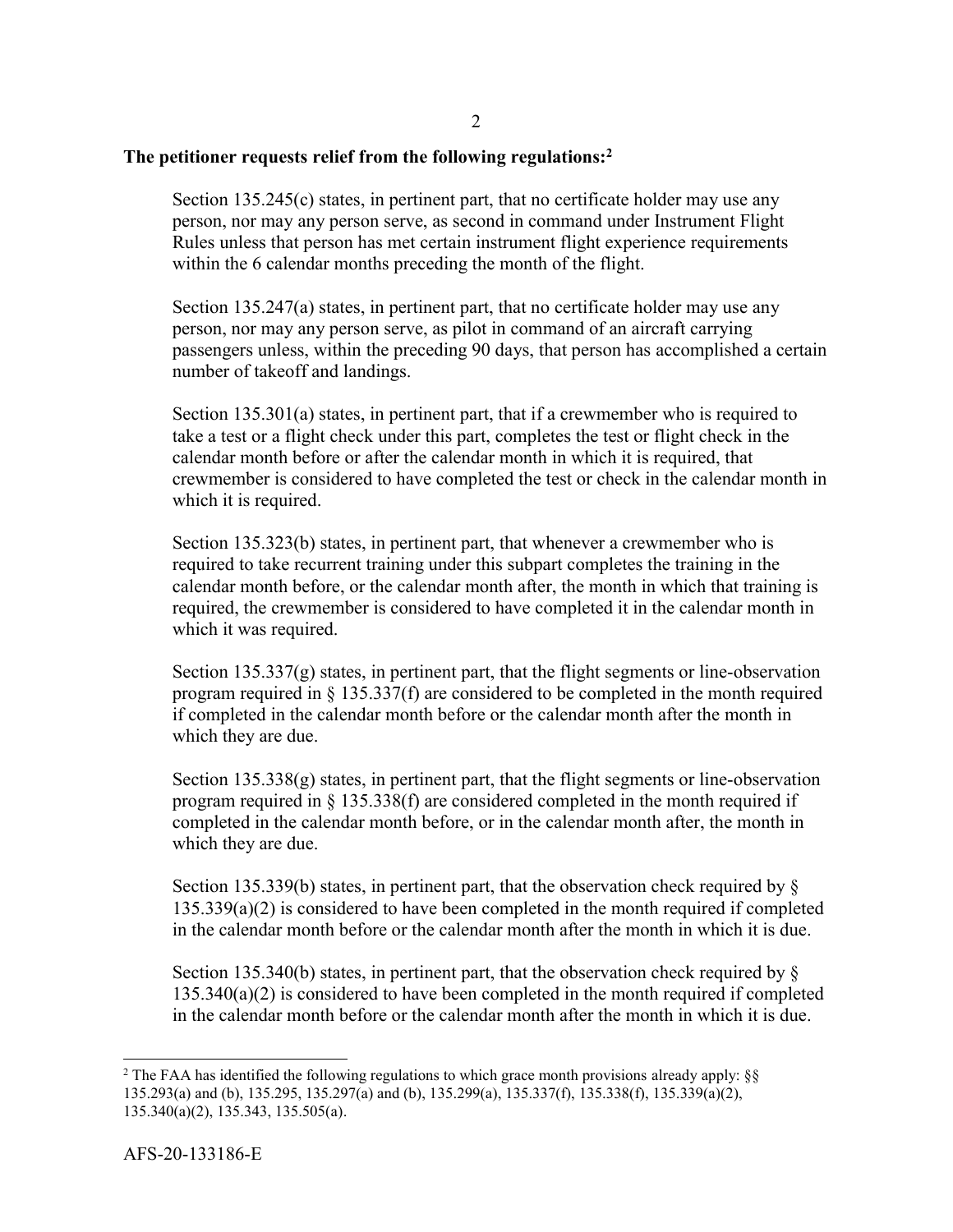Section 135.505(d) states, in pertinent part, that a person who satisfactorily completes recurrent hazardous materials training in the calendar month before, or the calendar month after, the month in which the recurrent training is due, is considered to have taken that training during the month in which it is due.

#### **The petitioner supports its request with the following information:**

This grant of exemption was initiated by the FAA Air Transportation Division after extensive discussions with NATA regarding the ability of NATA's members to satisfy impending recurrent training and qualification requirements for crewmembers and ground personnel due to concerns over the COVID-19 outbreak. Due to the extraordinary circumstances associated with the outbreak, the FAA is construing these conversations, which included a request for expedited relief, as a petition for exemption under 14 C.F.R. § 11.61(b).

The Coronavirus (COVID-19) was detected in China in December 2019. On January 30, 2020, the World Health Organization declared the outbreak a public health emergency of international concern. On January 31, 2020, the Department of Health and Human Services declared a public health emergency for the United States to aid in responding to COVID-19. $3$ 

As the COVID-19 pandemic progressed, the petitioner contacted the FAA to discuss limited relief from certain recurrent training, testing, checking, evaluation, recency, or observation requirements in light of the COVID-19 national emergency. During discussions with the FAA, the petitioner expressed concern that the COVID-19 pandemic will disrupt training and qualification activities, resulting in crewmember qualifications lapsing because either crewmembers cannot access training facilities or FAA inspectors are unavailable to conduct required tests, checks, or observations. Further, the petitioner expressed concern that classroom-training environments may introduce personnel to unnecessary risks of exposure. Some crewmembers who may require recurrent training during the next few months are in categories that the Centers for Disease Control and Prevention (CDC) have identified as at a higher risk for severe illness resulting from COVID-19.<sup>4</sup> In addition to the concern about unnecessary health risk, the petitioner expressed concern that a reduction in the number of qualified crewmembers could jeopardize the continuity of air transportation at a critical time when the movement of food, supplies, mail, and personnel is essential to the public interest.

## **The FAA's analysis is as follows:**

<sup>&</sup>lt;sup>3</sup> The FAA observes further that on March 11, 2020, the World Health Organization (WHO) characterized COVID-19 as a pandemic, as the rates of infection continued to rise in many locations around the world and across the United States. On March 13, 2020, the President proclaimed that the COVID-19 outbreak in the United States constitutes a national emergency. COVID-19 cases have been reported in all 50 states as well as the District of Columbia, Puerto Rico, Guam, and the U.S. Virgin Islands.

<sup>&</sup>lt;sup>4</sup> The CDC advises that COVID-19 poses a serious risk to older adults, people who are pregnant, or people of any age who have underlying medical conditions, such as asthma, diabetes, or a weakened immune system.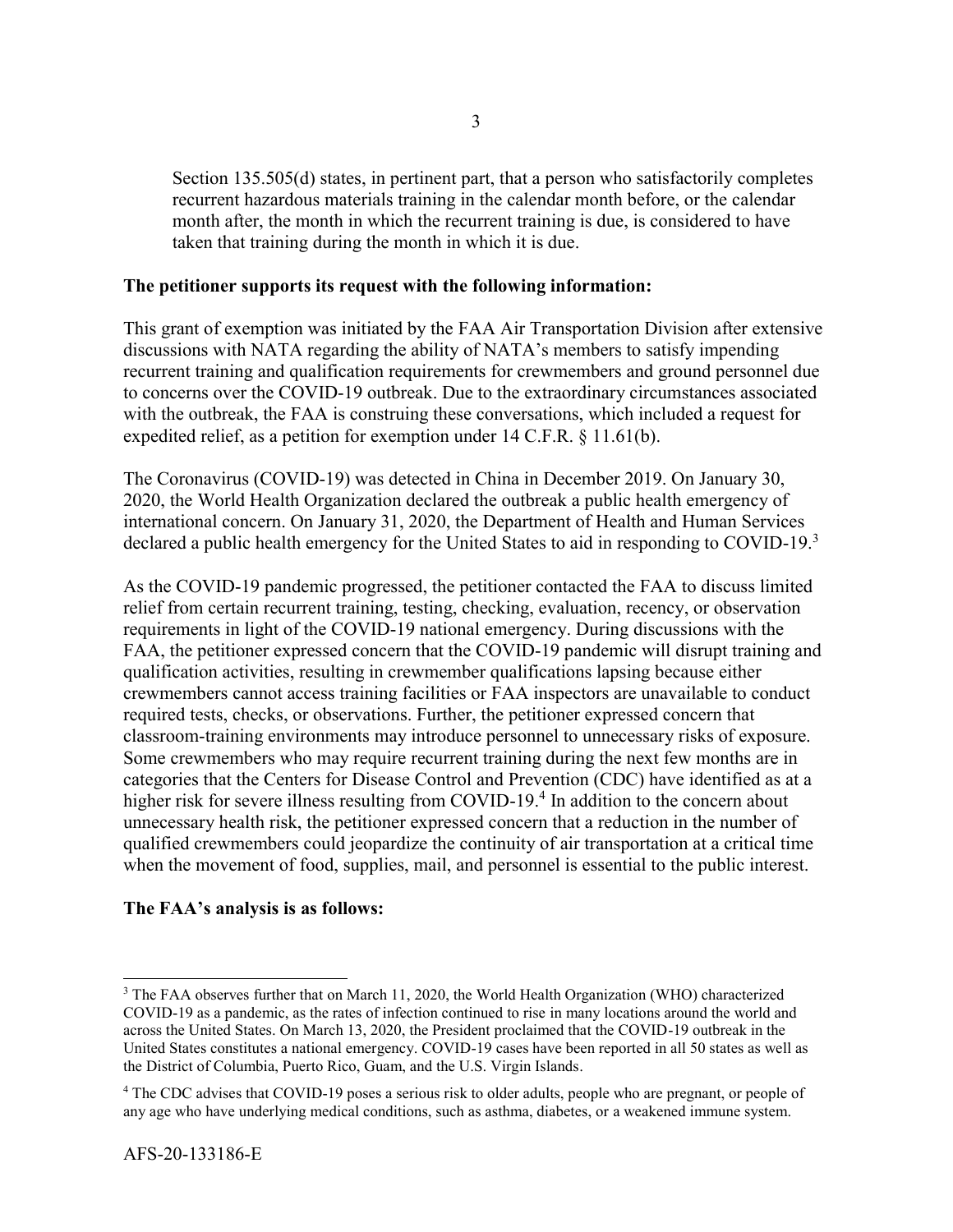The FAA finds that there is good cause not to publish a summary of the petition in the Federal Register because delaying action on the petition would have an adverse and potentially immediate impact on the petitioner's ability to ensure continuity of critical aviation operations essential to the public interest. Because NATA is a trade association and not a certificate holder, it cannot be granted an exemption from FAA operating requirements. Accordingly, the FAA will grant the relief requested by NATA to its members and all part 119 certificate holders conducting operations under part 135 when requested. To make this exemption effective, each affected certificate holder must submit to the FAA a request in the form of a Letter of Intent to use this exemption and affirm its intentions to comply with the conditions and limitations of this exemption.

Under the unprecedented circumstances associated with the COVID-19 pandemic, the FAA finds that relief is justified, subject to the conditions and limitations outlined below, from timeframes for completing certain training and qualification requirements due through May 31, 2020. The FAA agrees that allowing two additional grace months for completing these requirements is in the public interest during this time.<sup>5</sup> Certain training environments, such as crowded classrooms, may pose an unnecessary risk of exposure to crewmembers who are among the population that CDC has identified as high risk. This co-location of critical personnel increases the likelihood that significant portions of the certificate holder's qualified personnel could be exposed to COVID-19, possibly necessitating at a minimum a period of quarantine resulting in fewer personnel to rely upon in maintaining operations. It is reasonable to assume that the qualifications of crewmembers may lapse unnecessarily because certificate holders and their personnel do not want to assume this health risk. The FAA finds that this same analysis applies to recurrent hazardous materials training and testing requirements for ground personnel.

The FAA finds that granting this exemption supports the continuity of air transportation, which is essential in this national emergency. Part 119 certificate holders operating under part 135 are a key part of the United States infrastructure that transports food, supplies, mail, and personnel. The stability of the U.S. transportation system is particularly critical at this time because of the increased demand for food and medical supplies prompted by the COVID-19 pandemic. Furthermore, given the immediacy of the public health concerns and the urgency of sustaining continuity in air transportation, it would not be feasible for the FAA to timely address ad hoc requests for relief from certificate holders individually.

 $<sup>5</sup>$  For example, for a crewmember who was due to complete recurrent training in May as to a requirement that</sup> already allowed for one grace month, the original grace month is June. With this two-month extension, the crewmember's grace months are June, July, and August. If the crewmember completes the training in June-August, the crewmember will be considered to have completed it in May. However, the FAA notes that, unlike the other regulatory sections included in the relief provided by this exemption, 14 CFR §§ 135.245(c) and 135.247(a) do not already permit a grace month. The FAA finds that providing certificate holders a twocalendar-month extension to meet the recency of experience requirements of these sections is also appropriate based on the same circumstances and analysis. Accordingly, for a crewmember who is due to meet the requirements of §§ 135.245(c) or 135.247(a) in May, the crewmember's grace months are June and July, but not August.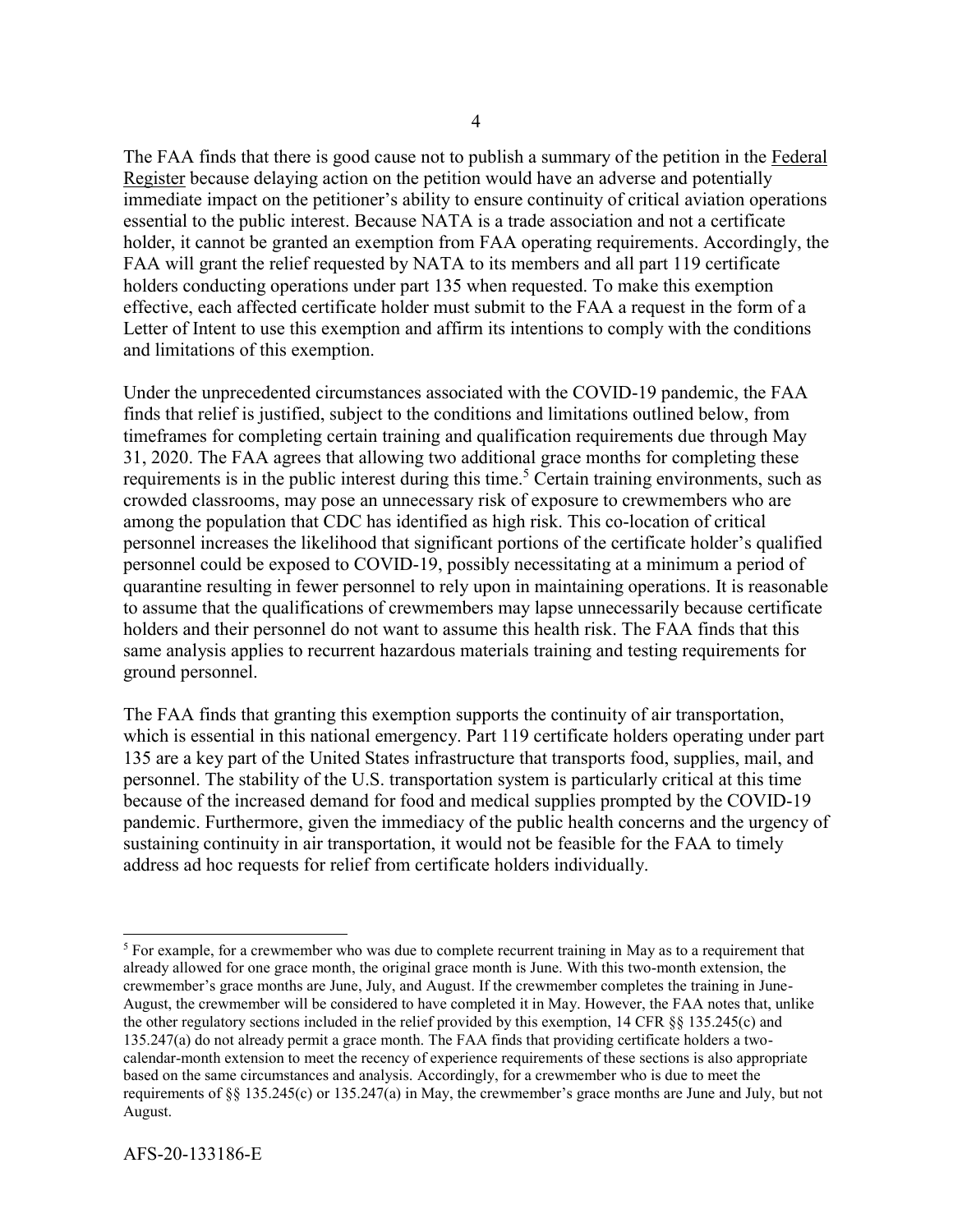In view of the extraordinary situation presented by the COVID-19 pandemic, the FAA finds that allowing two additional grace months for completing the covered training and qualification requirements—many of which already permit one grace month— does not present a risk to aviation safety that cannot be mitigated under the conditions and limitations of this grant of exemption. These conditions and limitations ensure that certificate holders demonstrate a plan to mitigate any potential risk introduced by extending the crewmember or ground personnel qualification. The relief applies to requirements for currently qualified crewmembers and ground personnel only. It does not apply to requirements for the training and qualification of new personnel.

Consistent with the above policy, Condition and Limitation No. 1 requires those members of NATA who want to exercise the relief provided in this exemption to submit a Letter of Intent to use the relief provided in FAA Exemption No. 18510 prior to conducting any operation under Exemption No. 18510. Letters of Intent should be submitted by email to the following address: 9-AVS-AFS200-COVID-Exemptions@faa.gov. The FAA will place the letters in the exemption docket in the Federal eRulemaking Portal at: http://www.regulations.gov. Certificate holders should retain documentation to verify proper and timely submission of the Letter of Intent. Given the time sensitive nature of the relief required, the FAA will also accept Letters of Intent from other part 119 certificate holders conducting operations under part 135 who are not members of NATA.

As outlined in Condition and Limitation No. 2 below, each certificate holder seeking to use this exemption must obtain authorization in Operations Specification A005. A key factor for obtaining authorization to use this exemption is that the certificate holder tracks personnel whose grace months were extended through the exemption and mitigates the potential risk of extending those grace months through documented means of risk assessment and control. Some certificate holders operating under part 135 have voluntarily implemented a safety management system (SMS), and those without a formal SMS may have systematic procedures, practices, and policies for the management of safety risk. As outlined in Condition and Limitation No. 5 below, each certificate holder seeking to use this exemption must demonstrate and document how the potential risk associated with extending grace months will be assessed and mitigated.

## **The FAA's Decision**

In consideration of the foregoing, I find that a grant of exemption is in the public interest. Therefore, pursuant to the authority contained in 49 U.S.C. §§ 106(f), 40113, and 44701, delegated to me by the Administrator, part 119 certificate holders conducting part 135 operations are granted an exemption from 14 CFR  $\S$  135.245(c), 135.247(a), 135.301(a), 135.323(b), 135.337(g), 135.338(g), 135.339(b), 135.340(b), and 135.505(d). This exemption is subject to the conditions and limitations listed below.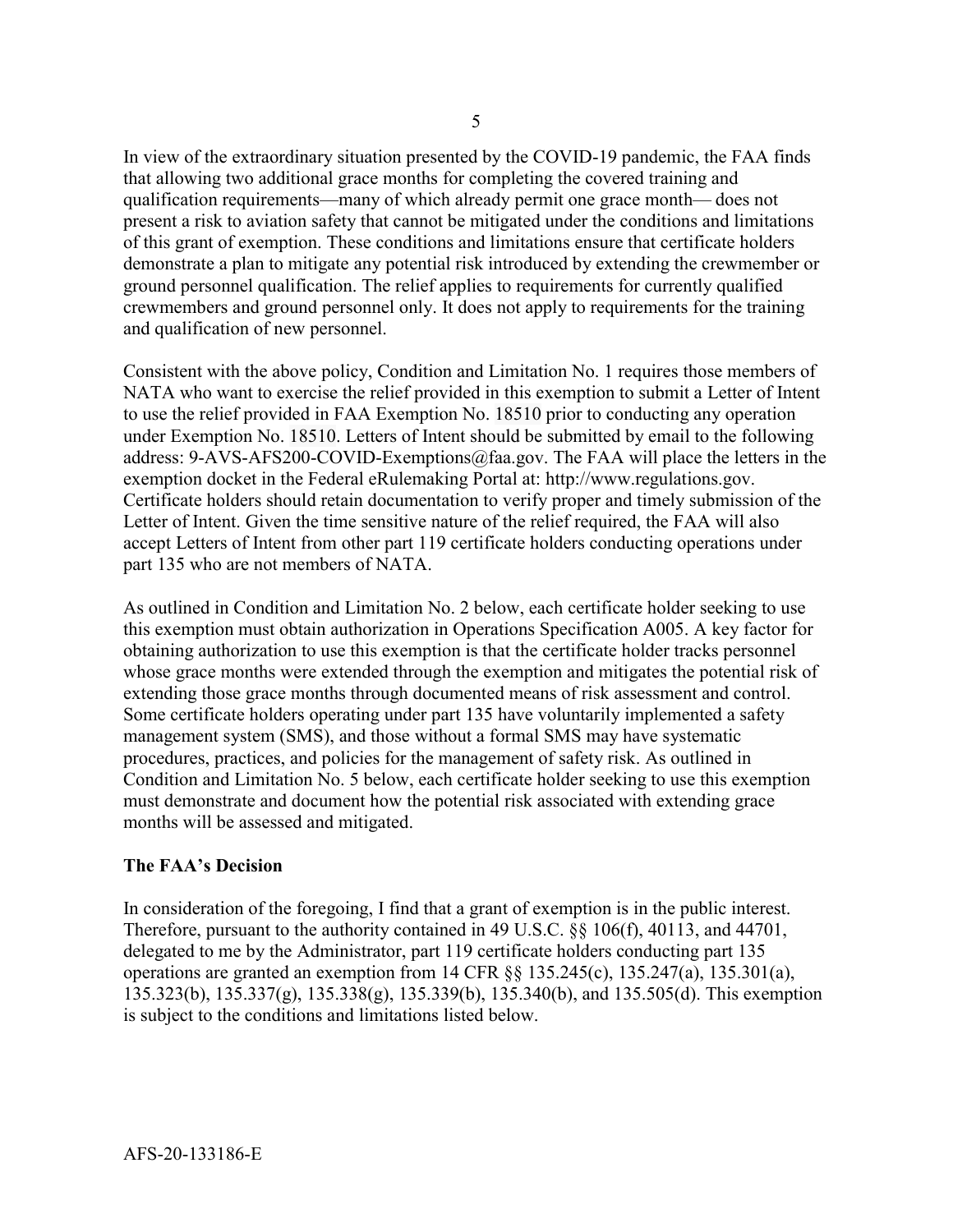### **Conditions and Limitations**

- 1. This exemption applies only to part 119 certificate holders who have submitted a Letter of Intent to the FAA at the following address: 9-AVS-AFS200-COVID-Exemptions@faa.gov. The Letter of Intent must state the certificate holder's intention to exercise the relief granted in this exemption and affirm the intention to act consistently with the conditions and limitation herein.
- 2. This exemption applies only to part 119 certificate holders who have been granted authorization by their assigned principal operations inspector in operations specification A005.
- 3. This exemption applies only to crewmembers and ground personnel who are required to complete recurrent training, testing, checking, recency, or observation through May 31, 2020.
- 4. Personnel who complete recurrent training, testing, checking, recency, or observation up to either two<sup>6</sup> or three<sup>7</sup> calendar months after the calendar month in which the training, testing, checking, recency, or observation is required, will be considered to have taken or completed the training, testing, checking, recency, or observation in the calendar month in which it was required.
- 5. Any part 119 certificate holder requesting to use this exemption must provide a plan to its assigned principal operations inspector with the following information.
	- a. For certificate holders with an accepted SMS, a safety risk assessment.
	- b. For certificate holders without an accepted SMS, a safety analysis and corresponding risk mitigations to be implemented by the certificate holder.
	- c. The method(s) the certificate holder will use in accordance with  $\S$  $135.329(e)(1)$  to ensure that each crewmember using relief under paragraphs 3 and 4 above remains adequately trained and currently proficient for each aircraft, duty position, and type of operation in which the person serves.
- 6. Certificate holders may operate outside of the United States under this exemption, unless otherwise prohibited by a foreign country.

l

 $7$  With this exemption, a total of three grace months are available to complete the requirements of 14 CFR §§ 135.293(a) and (b) 135.295, 135.297(a) and (b), 135.299(a), 135.337(f), 135.338(f), 135.339(a)(2), 135.340(a)(2), 135.343, and 135.505(a).